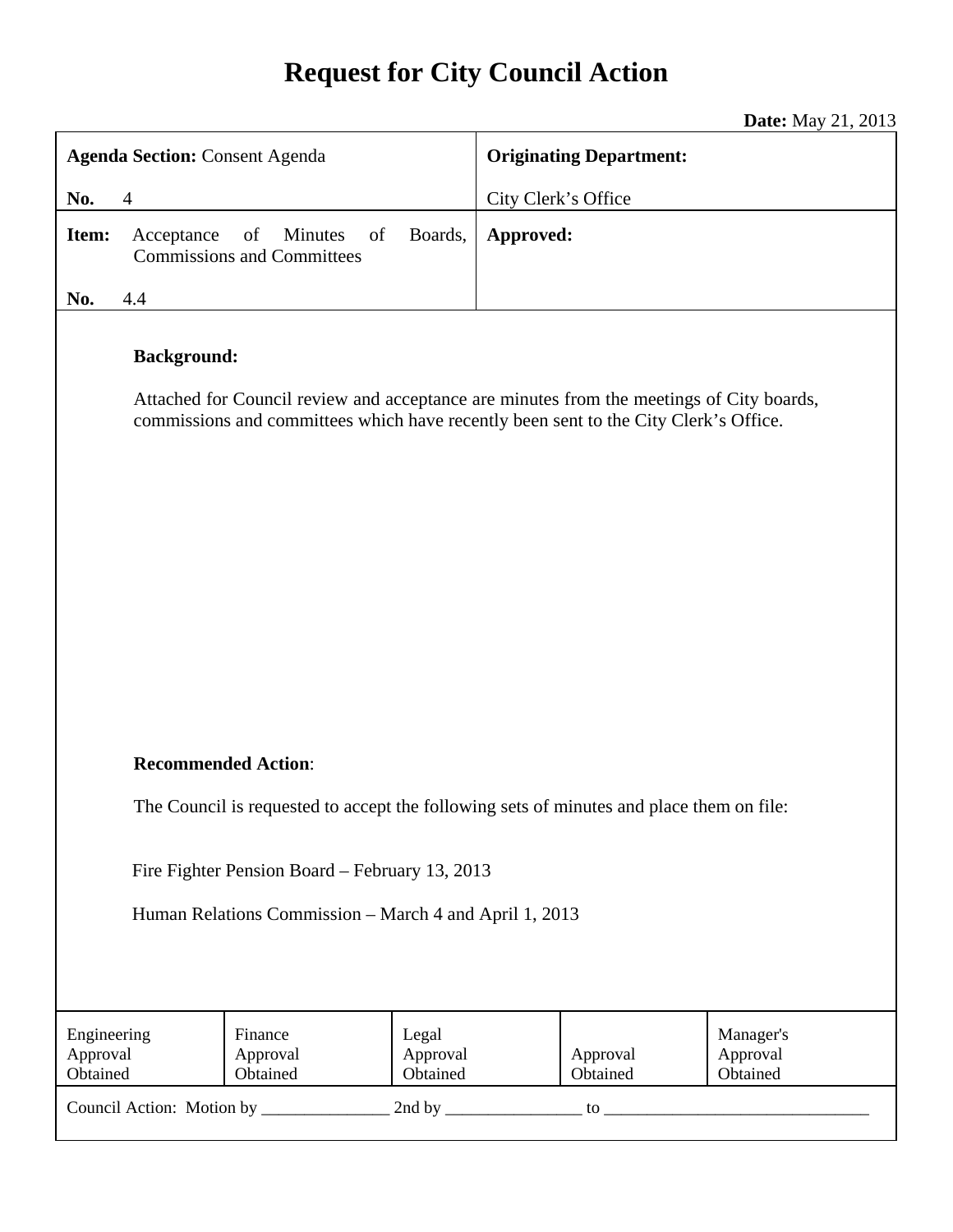## **CITY OF CARBONDALE FIRE FIGHTER'S PENSION BOARD**

# **MEETING MINUTES 9:00 A.M., FEBRUARY 13, 2013 CIVIC CENTER, ROOM #103**

#### **CALL TO ORDER**

Ted Lomax called the meeting to order at 9:00 a.m. with the following members of the Board present/absent:

#### **ROLL CALL**

PRESENT: Ted Lomax, President; Mike Hertz, Secretary; Harry Threlkeld, Fire Fighter Retiree Representative; Deborah McCoy. ABSENT: Don Ursini, City Treasurer GUESTS: Patrick Donnelly, Graystone Consulting Also present were City Senior Accountant Becky Applegate and Fire Department Administrative Secretary/Recorder Kathy Haldeman.

#### **MINUTES OF PREVIOUS MEETING**

Motion made by Mike Hertz to approve minutes of the Amended August 8, 2012 and November 14, 2012 meetings. Motion seconded by Deborah McCoy. VOTE: AYES: Ted Lomax, Mike Hertz, Harry Threlkeld, and Deborah McCoy. NAYS: None. Motion declared carried.

#### **TREASURER**=**S REPORT**

Becky Applegate presented the Treasurer's Report and Market Value Comparison for period ending January 31, 2013. Investments showed an increase of \$348,807 since October's statement. Four property tax distributions have been received. Motion made by Mike Hertz to accept the Treasurer's Report as presented and approve expenses totaling \$321,629.17, of which \$311,515.72 was payroll. Motion seconded by Harry Threlkeld. VOTE: AYES: Ted Lomax, Mike Hertz, Harry Threlkeld, and Deborah McCoy. NAYS: None. Motion declared carried. See attached General Ledger Report for details. Motion declared carried.

#### **UNFINISHED BUSINESS**

Patrick Donnelly presented a draft of the Investment Policy for Board Members to review. Mr. Donnelly explained the Policy. Board members will review the document, submit a copy to Mike Kimmel, City Attorney, for review, and bring back for discussion and action at the next meeting.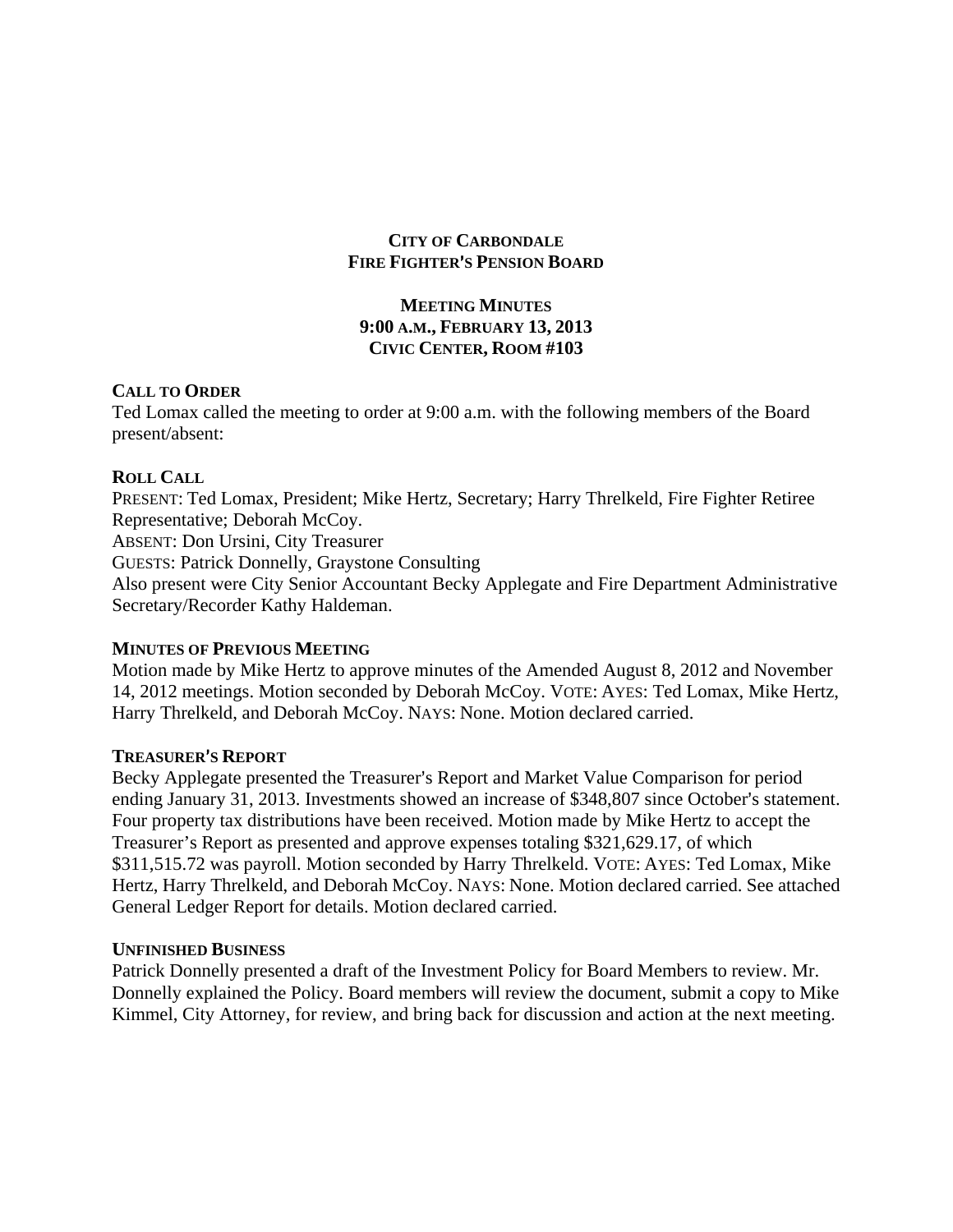# **NEW BUSINESS**

Patrick Donnelly presented the Investment Review for period ending January 31, 2013. Mr. Donnelly and Board Members discussed the report. Motion made by Mike Hertz to transfer \$600,000 from Fixed Income into Equities: Mid Cap Equity (\$100,000), Small Cap Equity (\$100,000), Real Estate (\$100,000) and Emerging Markets (\$300,000). Motion seconded by Harry Threlkeld. VOTE: AYES: Ted Lomax, Mike Hertz, Harry Threlkeld, and Deborah McCoy. NAYS: None. Motion declared carried.

The Board discussed the amount of cash in the local bank account. Motion made by Mike Hertz to keep a maximum of \$20,000 in the local bank account, transferring excess funds to Graystone Consulting for investments. Motion seconded by Harry Threlkeld. VOTE: AYES: Ted Lomax, Mike Hertz, Harry Threlkeld, and Deborah McCoy. NAYS: None. Motion declared carried. Patrick Donnelly will set up an automatic deposit of  $$110,000$  the  $10<sup>th</sup>$  of each month into the local bank account to cover payroll expenses starting in March, 2013.

Meeting recessed at 10:15 a.m.

Meeting reconvened at 10:25 a.m.

Patrick Donnelly and Board Members discussed further the Investment Review Report.

Mike Hertz presented an Application for Pension Membership from Probationary Firefighter Zachary Miller effective September 4, 2012. Motion made by Mike Hertz to accept an Application for Pension Membership for Probationary Firefighter Zachary Miller. Motion seconded by Harry Threlkeld. VOTE: AYES: Ted Lomax, Mike Hertz, Harry Threlkeld, and Deborah McCoy. NAYS: None. Motion declared carried.

Elections are scheduled to be held for one active firefighter position currently held by Mike Hertz the 1<sup>st</sup> week of April with nomination sheets to be posted March  $25<sup>th</sup>$  – March  $29<sup>th</sup>$ .

Board Members discussed Fit for Duty Physicals. No action was taken at this time.

All annual Affidavits have been received from pension members per Becky Applegate.

#### **ANNOUNCEMENTS AND ADJOURNMENT**

Motion made by Mike Hertz to adjourn at 11:08 a.m. Motion seconded by Harry Threlkeld. VOTE: All Ayes. The next meeting is scheduled for May 8, 2013 at 9:00 a.m.

Mike Hertz, Secretary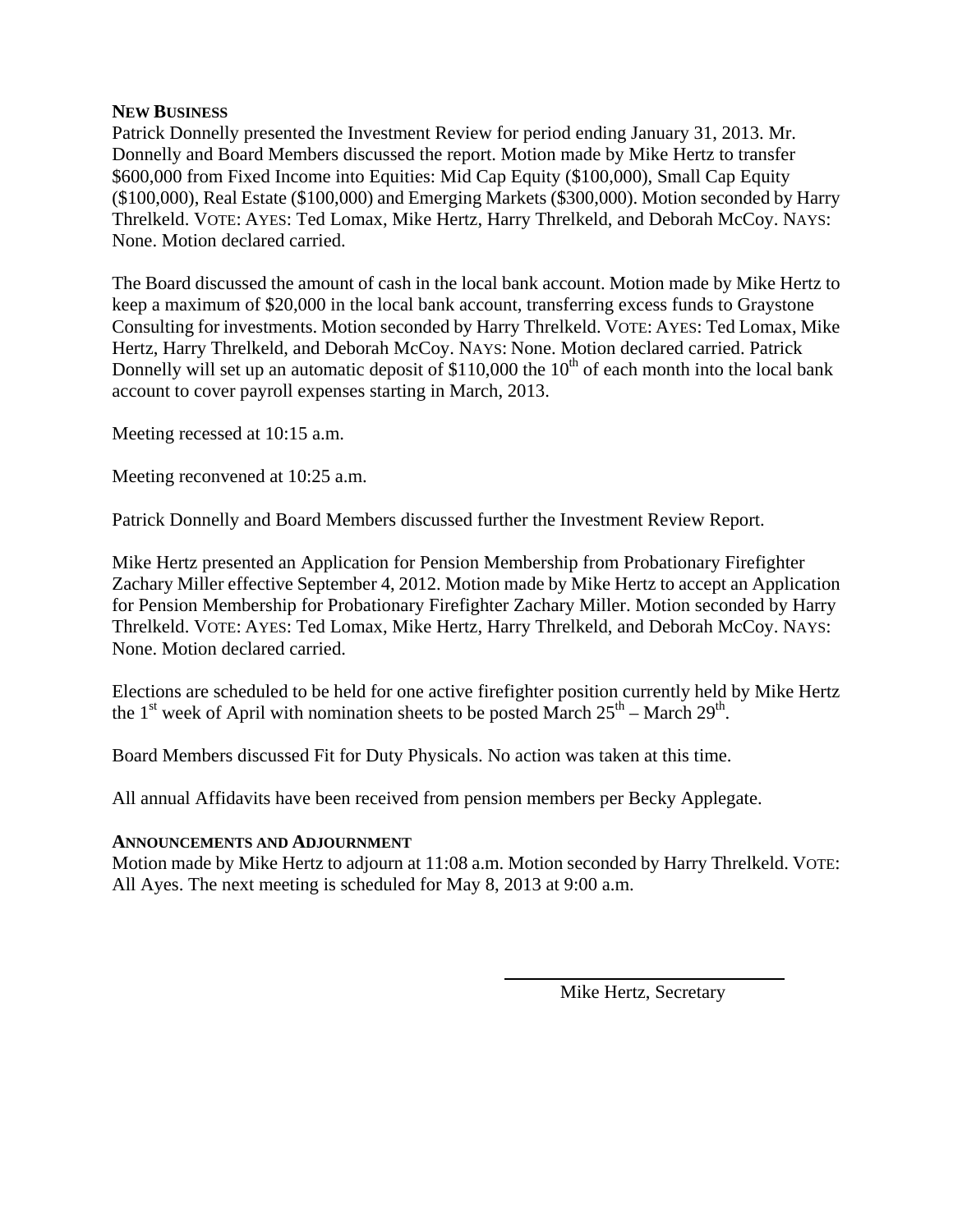

**Commissioners Present:** Jessica Bradshaw, Jeraldine Brown, Joseph Brown, Jerrold Hennrich, Peg Falcone, Blaine Tisdale, Dora Weaver

**Commissioners Excused**: Les O'Dell

**Commissioners Absent:** Sidney Logwood

**Study Circle Staff Present:** Sarah Heyer

**Guests Present:** Carolin Harvey

**Staff Present**: Deborah McCoy, Lieutenant Mark Stearns

#### **Call to Order**

The meeting was called to order by Chair Bradshaw at 6:35 p.m.

#### **Minutes**

Motion was made by Commissioner Joseph Brown and seconded by Commissioner Jeraldine Brown to approve the minutes from the February 4, 2013 meeting. Motion carried.

#### **Announcements**

March 5, 2013 – Panel Discussion – Guyon Auditorium in the SIU Morris Library, 5:30 p.m. – 9:30 p.m.

March 9, 2013 – African American Museum Soul Food Dinner – 3:00 pm. – 5:00 p.m., Eurma Hayes Center, \$10 per person and \$5 for children 10 and under.

## **Public Comments**

None

#### **Study Circles Report**

None.

#### **Non-Violent Carbondale Project Progress Report**

Chair Bradshaw reported that the status of the Charter for Compassion remains the same.

The 11 Days of Food Justice was held February 21 through March 2 and consisted of 30+ events which were well attended. The event on climate change, scheduled for February 21, was cancelled due to icy weather conditions. The event was rescheduled and held on February 28 with about 40 people attending. The NVCP HRC Meeting Notes - Page 2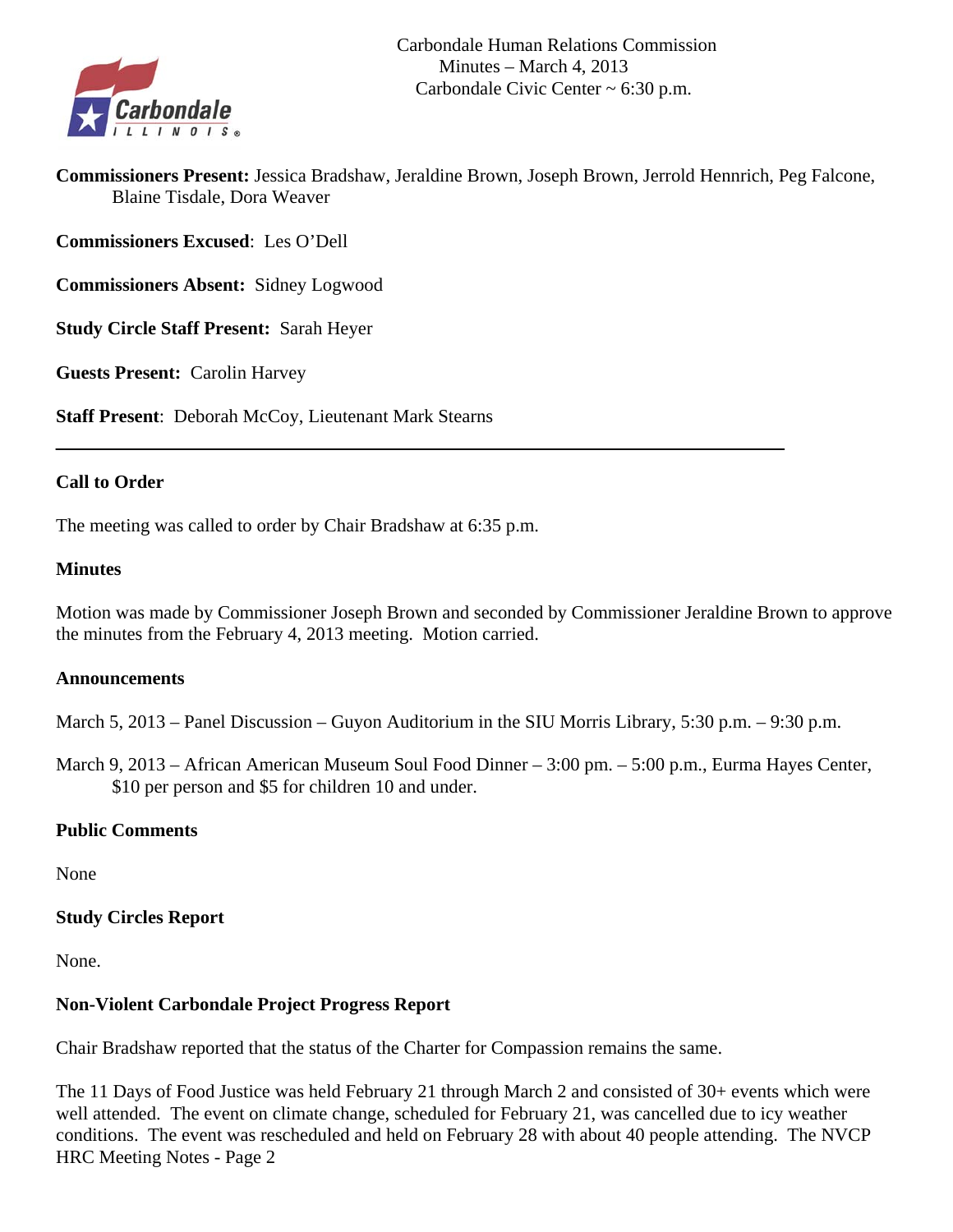# March 4, 2013

will have wrap up at its next meeting. NVCP's goal is to have an event each year as part of the Compassionate City movement.

# **Old Business**

Illinois Municipal Human Relations Association (IMHRA) Annual Conference will be held on May 2, 2013, in Springfield, IL. A reception will be held on the evening of May 1, 2013. Commissioners planning to attend include Jeraldine Brown, Joseph Brown, and Sidney Logwood.

Law Enforcement Reports – Reports were received for 2012 , 2011, and 2010. Comments about the report included: the report does not provide the information requested, would be helpful to have information on the disposition of complaints, what does rudeness and standard of conduct consist of, what are bias-based enforcement complaints and what would be the reason for its increase, is improper conduct on behalf of the officer and if so, what happened. Following discussion, the Commissioners decided to extend an invitation to Chief O'Guinn and any staff he deems appropriate to bring with him and Mr. Baity. Chair Bradshaw will contact Chief O'Guinn and Mr. Baity to see if they can attend the April meeting.

HRC Responsibilities, Role, Charges – Commissioner Tisdale distributed a draft of a resolution that he and Commissioner Hennrich will finalize following feedback from the IMHRA Conference. Suggestions should be directed to Commissioner Tisdale.

Commissioners agreed that the HRC should compile and present an annual report to the City Council reflecting what the Council has been doing and the approaches it has taken to get things done. Commissioner Falcone suggested the report be prepared in accordance with the calendar year.

Follow-Up: Mr. Tanksley and Ms. Iwant – Chair Bradshaw reported that a letter was sent to Mr. Baity, the Mayor and City Council asking them to contact the landlord. A response was received from Councilman Wissmann indicating that he hoped HRC would be able to address this issue and to let him know about progress and he would be willing to provide some support. Father Brown indicated that he was trying to follow-up with Land of Lincoln. Chair Bradshaw will follow-up with the City Manager after she hears from Father Brown.

Continuing the Dialogue – An invitation will be extended to university officials to attend a special HRC meeting to discuss the future of African American students. That meeting should also include Carbondale leaders. May 13, 2013, is the suggested date.

#### **New Business**

Commissioners agreed that they would be willing to co-sponsor The Women's Center Sexual Assault Awareness Month Activity – "I Want My Jacket Back," but not to recommend the use of the Civic Center at no cost.

**Next Meeting**: April 1, 2013

**Adjournment -** There being no further business, the meeting was adjourned.

Recorded by Deborah McCoy, \_\_\_\_\_\_\_\_\_\_\_\_\_\_\_\_\_\_\_\_\_\_\_\_\_\_\_\_\_\_\_\_\_\_\_\_\_\_\_\_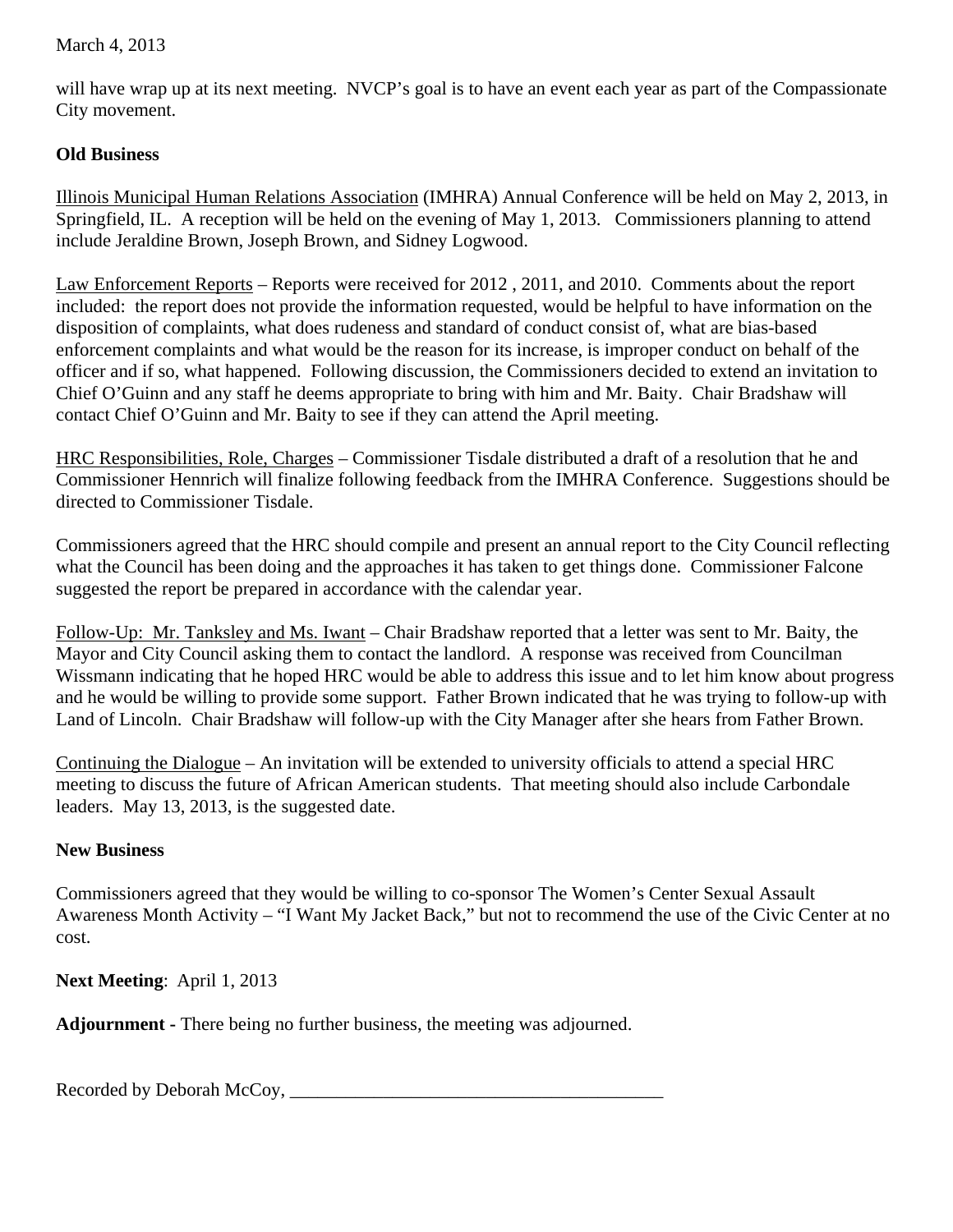

**Commissioners Present:** Jessica Bradshaw, Jeraldine Brown, Joseph Brown, Sidney Logwood

**Commissioners Excused**: Peg Falcone, Les O'Dell

**Commissioners Absent**: Jerrold Hennrich, Blaine Tisdale, Dora Weaver

**Study Circle Staff Present:** Sarah Heyer

**Guests Present:** Carolin Harvey, Vince Rochman

**Staff Present**: Deborah McCoy, Lieutenant Paul Edwards

# **Call to Order**

There being no quorum, discussion began at 6:45 p.m.

# **Minutes**

Minutes from the March 4, 2013, meeting will be approved at the May 6, 2013, meeting.

## **Announcements**

April 2013 – Sexual Assault Awareness Month

April 6, 2013 – Life Savers' Spring Fling Diversity of Food & Arts, Murphysboro Event Center, 5:00-8:30 pm.

April 11, 2013 – Marjorie Parker at the Lesar Law School Auditorium.

April 29, 2013 – "I Want My Jacket Back" event sponsored by the Women's Center. To be held at the Carbondale Civic Center.

# **Public Comments**

None

# **Study Circles Report** – Sarah Heyer

Housing & Neighborhood Group will meet Wednesday, April 4, 2013, 5:00 p.m. at the Civic Center. Topics to be discussed include neighborhood notification, TIF Districts, and Granny Flats.

# **Non-Violent Carbondale Project Progress Report** – Jessica Bradshaw

A meeting was held two weeks ago to recap the "11 Days of Food Justice" event. The group decided it was best to wait until the new City Council is in place before moving forward with the Compassionate City campaign.